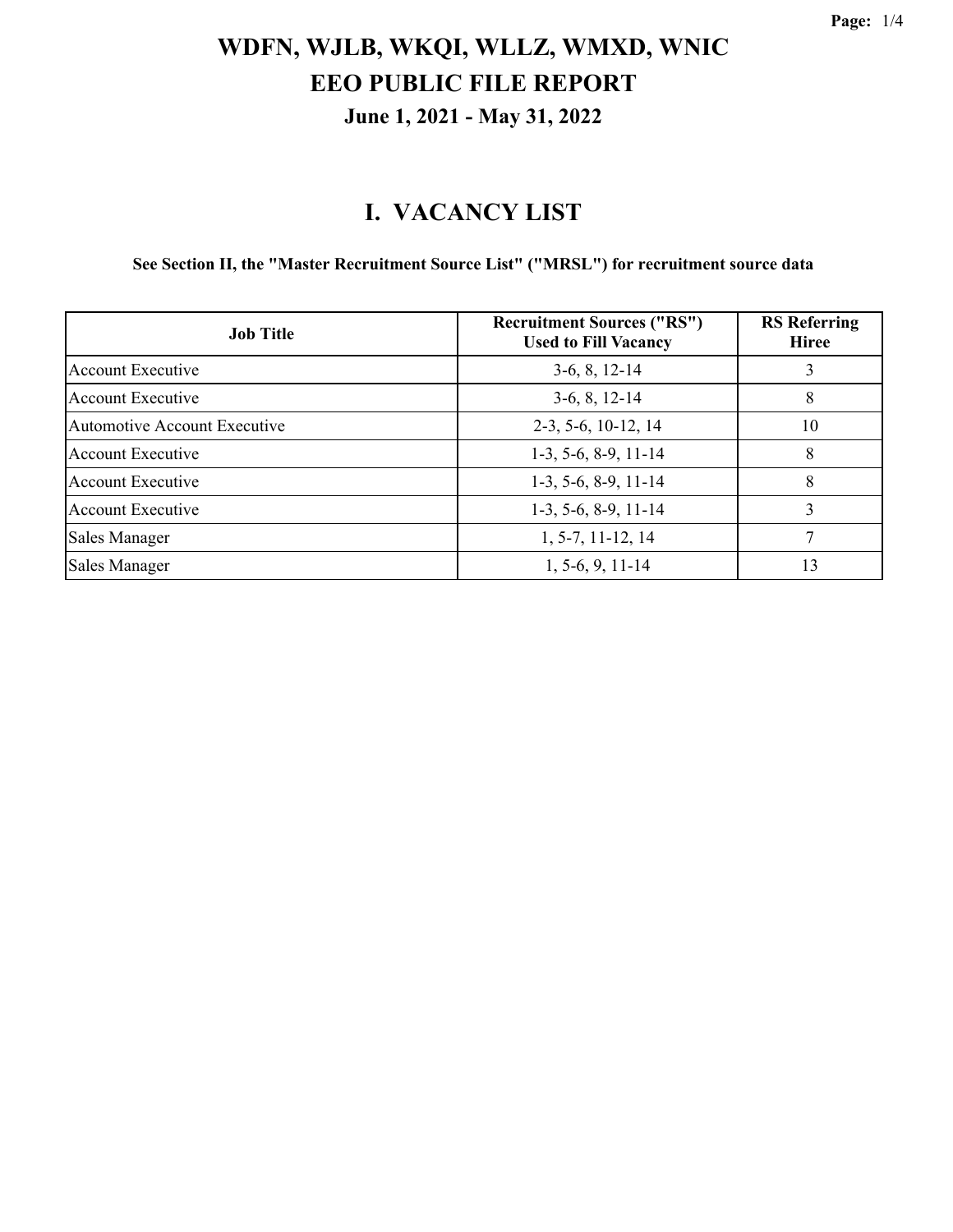### **II. MASTER RECRUITMENT SOURCE LIST ("MRSL")**

| <b>RS</b><br><b>Number</b> | <b>RS</b> Information                                                                                                                                                                                                                          | <b>Source Entitled</b><br>to Vacancy<br><b>Notification?</b><br>(Yes/No) | <b>No. of Interviewees</b><br><b>Referred by RS</b><br>Over<br><b>Reporting Period</b> |
|----------------------------|------------------------------------------------------------------------------------------------------------------------------------------------------------------------------------------------------------------------------------------------|--------------------------------------------------------------------------|----------------------------------------------------------------------------------------|
| $\mathbf{1}$               | All Access<br>28955 Pacific Coast Hwy Suite 210-5<br>Malibu, California 90265<br>Url: http://www.allaccess.com<br>Email: jdenver@allaccess.com<br><b>Career Services</b>                                                                       | N                                                                        | $\boldsymbol{0}$                                                                       |
| $\overline{2}$             | Direct Employers Association, Inc.<br>9002 N. Purdue Road Suite 100<br>Indianapolis, Indiana 46268<br>Phone: 866-268-6206<br>Email: info@usnlx.com<br>Fax: 1-317-874-9100<br>Job Board                                                         | $\mathbf N$                                                              | $\boldsymbol{0}$                                                                       |
| 3                          | Employee Referral                                                                                                                                                                                                                              | $\mathbf N$                                                              | 5                                                                                      |
| 4                          | Former Intern                                                                                                                                                                                                                                  | ${\bf N}$                                                                | 1                                                                                      |
| 5                          | iHeartMedia.dejobs.org<br>20880 Stone Oak Pkwy<br>San Antonio, Texas 78258<br>Phone: 210-253-5126<br>Url: http://www.iheartmedia.dejobs.org<br><b>Talent Acquisition Coordinator</b><br><b>Manual Posting</b>                                  | ${\bf N}$                                                                | $\boldsymbol{0}$                                                                       |
| 6                          | iHeartMediaCareers.com<br>20880 Stone Oak Pkwy<br>San Antonio, Texas 78258<br>Phone: 210-253-5126<br>Url: http://www.iheartmediacareers.com<br><b>Talent Acquisition Coordinator</b><br><b>Manual Posting</b>                                  | N                                                                        | 1                                                                                      |
| $\tau$                     | <b>Internal Posting</b>                                                                                                                                                                                                                        | ${\bf N}$                                                                | 1                                                                                      |
| 8                          | LinkedIn - Not directly contacted by SEU                                                                                                                                                                                                       | ${\bf N}$                                                                | $\overline{7}$                                                                         |
| 9                          | LinkedIn - automatically posted from<br>iHeartMediaCareers.com<br>1000 W Maude Ave<br>Sunnyvale, California 94085<br>Phone: 650-687-3600<br>Url: https://www.linkedin.com/company/linkedin/<br><b>Career Services</b><br><b>Manual Posting</b> | N                                                                        | <sup>1</sup>                                                                           |
| 10                         | Non-Employee Referral                                                                                                                                                                                                                          | ${\bf N}$                                                                | 1                                                                                      |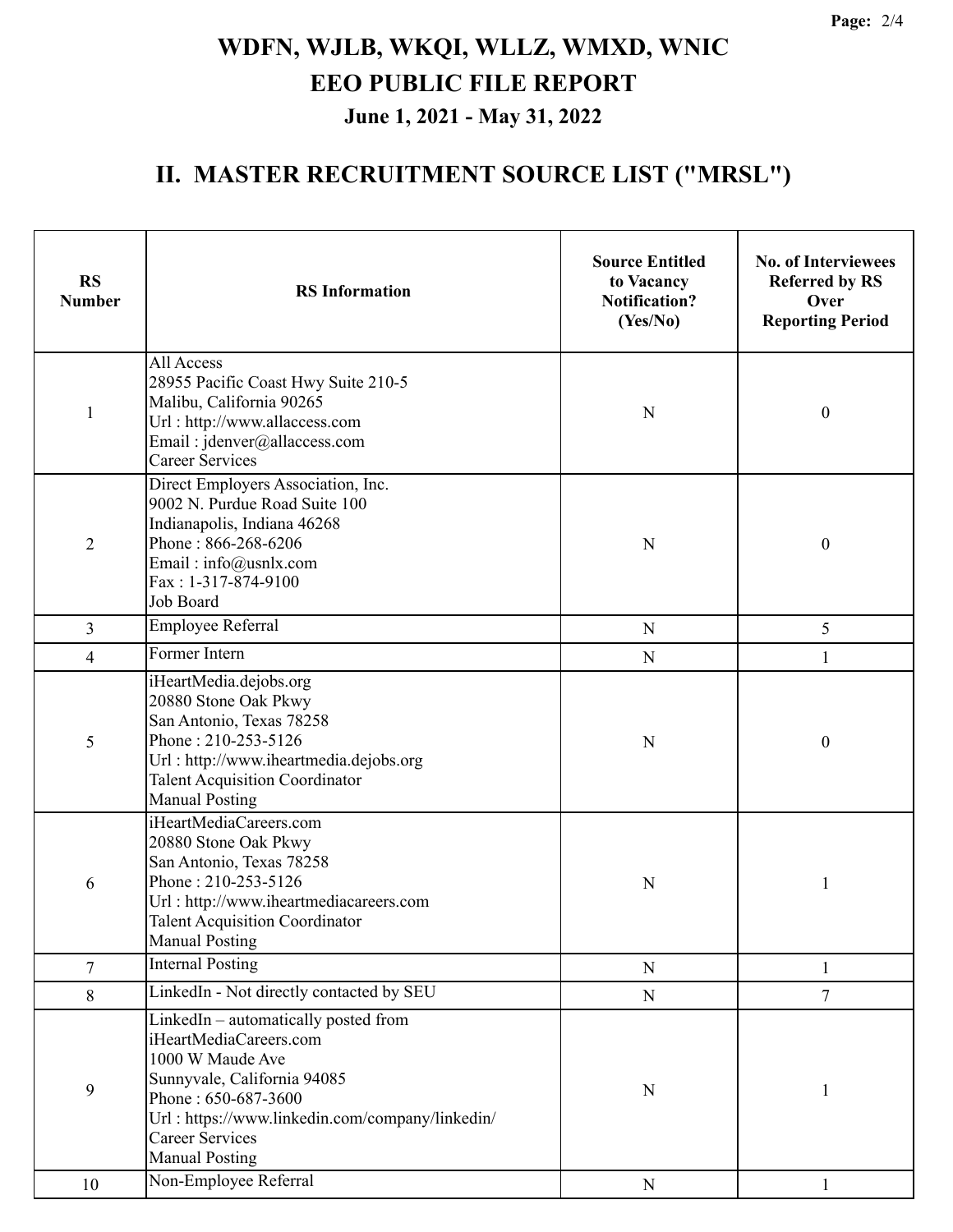### **II. MASTER RECRUITMENT SOURCE LIST ("MRSL")**

| <b>RS</b><br><b>Number</b> | <b>RS</b> Information                                                                                                                                                                                           | <b>Source Entitled</b><br>to Vacancy<br><b>Notification?</b><br>(Yes/No) | <b>No. of Interviewees</b><br><b>Referred by RS</b><br>Over<br><b>Reporting Period</b> |
|----------------------------|-----------------------------------------------------------------------------------------------------------------------------------------------------------------------------------------------------------------|--------------------------------------------------------------------------|----------------------------------------------------------------------------------------|
| 11                         | Radio On-Line<br>3500 Tripp Avenue<br>Amarillo, Texas 79121-1637<br>Phone: 806 352-7503<br>Url: http://www.radioonline.com<br>Email: ronchase@radioonline.com<br>Fax: 1-806-352-3677<br>Ron Chase               | N                                                                        | $\boldsymbol{0}$                                                                       |
| 12                         | Specs Howard School of Media Arts<br>19900 W. Nine Mile Rd<br>Southfield, Michigan 48075<br>Phone: 248-358-9000 ext. 8959<br>Url: www.specshoward.edu<br>Email: bcarey@specshoward.edu<br><b>Career Sercies</b> | N                                                                        | $\boldsymbol{0}$                                                                       |
| 13                         | Unknown (source not adequately identified upon inquiry<br>by SEU)                                                                                                                                               | N                                                                        | 3                                                                                      |
| 14                         | www.mediagignow.com<br>300 South Riverside Plaza Suite 800<br>Chicago, Illinois 60606<br>Phone: 336-553-0620<br>Url: http://www.mediagignow.com<br>Email: customerservice@mediagignow.com<br>MediaGigNow.com    | N                                                                        | $\boldsymbol{0}$                                                                       |
|                            | 20                                                                                                                                                                                                              |                                                                          |                                                                                        |